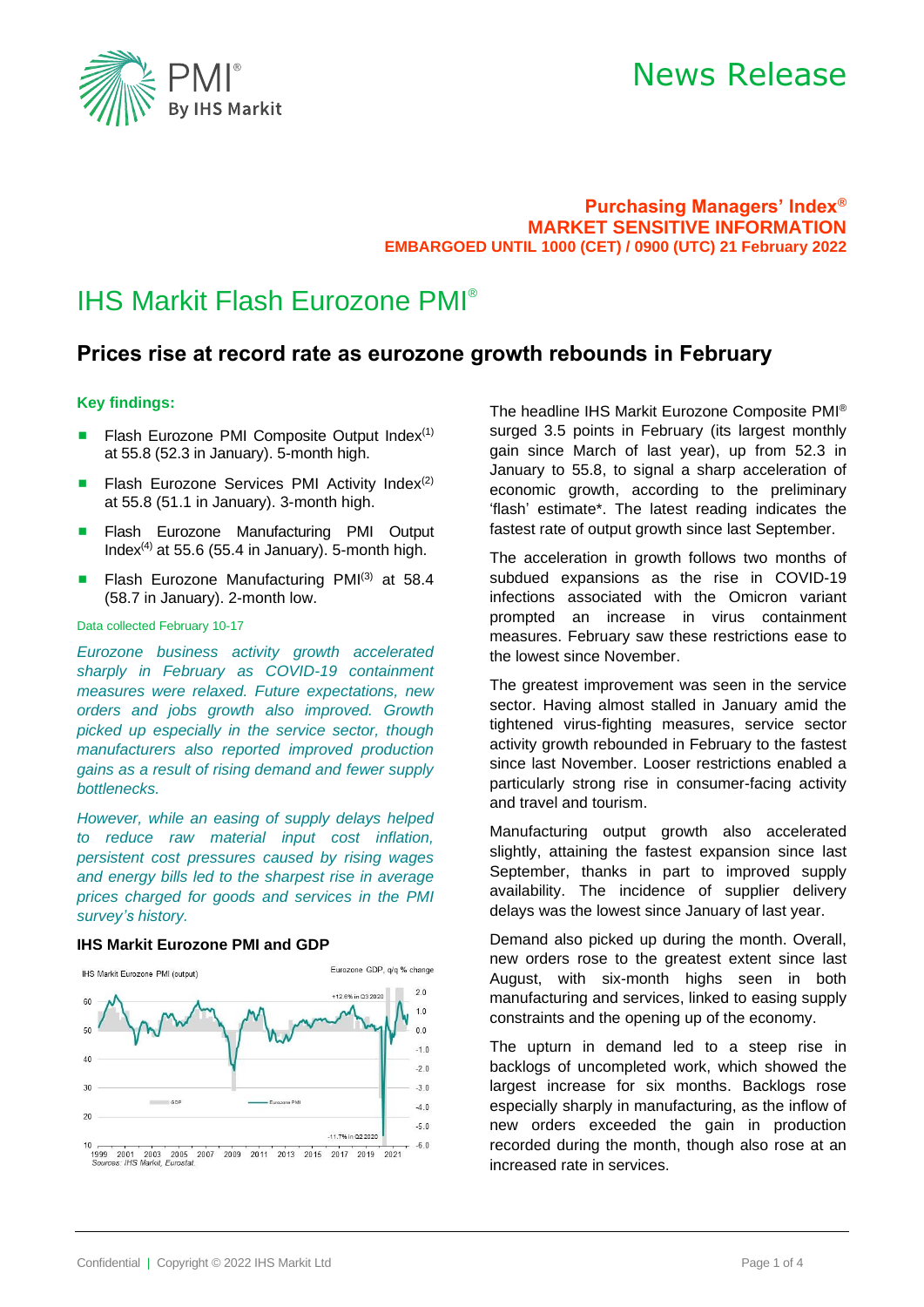

The combination of rising demand, an easing of COVID-19 containment measures and fewer supply bottlenecks helped push future output expectations to the highest since last June, with improved optimism recorded in both manufacturing and services.

With optimism improving, firms took on more staff to deal with the rising workloads. Employment growth accelerated for a second month running to reach the highest since November, albeit constrained by staff shortages in many cases. Jobs growth in manufacturing nevertheless hit the highest since last July, while service sector job gains rose to a more modest three-month high.

The easing of supply constraints recorded during February also helped moderate manufacturers' input cost inflation. Although average prices paid for materials rose sharply again, the rate of increase was the slowest since March of last year. However, service sector input cost inflation accelerated to a record high reflecting rising wages and soaring energy costs. The resulting overall rate of input cost inflation seen across both sectors rose to the second-highest on record, surpassed over the past 24 years only by that seen last November.

Average prices charged for goods and services rose at the sharpest rate yet recorded by the survey as firms increasingly sought to pass persistent higher cost inflation on to customers. A record high rate of inflation in the service sector was accompanied by a near-record rate in manufacturing.

By country, business activity rebounded most sharply in France, where growth reached the highest since last June, though growth in Germany also picked up to the fastest since last August, representing a further marked improvement after the mild contraction seen in December. The rest of the region as a whole continued to lag, but nonetheless reported a strong recovery after a near-stalling in January. Across the board improvements were seen in terms of service sector performance, though Germany bucked a broader acceleration in manufacturing growth, albeit still seeing output rise at a pace just below the eurozone average.

*countries included in the final PMI readings. However, only national data for France and Germany are published.*

#### **Core v. Periphery PMI Output Indices**





#### **Core v. Periphery PMI Employment Indices**

Composite Employment sa, 50 = no change on previous month



### **Comment**

Commenting on the flash PMI data, Chris Williamson, Chief Business Economist at IHS Markit said:

*"The eurozone economy regained momentum in February as an easing of virus-fighting restrictions led to renewed demand for many consumer services, such as travel, tourism and recreation, and helped alleviate supply bottlenecks. Business optimism in the outlook has likewise improved as companies look to the further reopening of the economy, encouraging increased hiring.*

*"However, although easing, supply constraints remain widespread and continue to cause rising backlogs of work. As such, demand has again outstripped supply, handing pricing power to producers and service providers. At the same time, soaring energy costs and rising wages have added to inflationary pressures, resulting in the largest rise in selling prices yet recorded in a quarter of a century of survey data history.*

*"The strength of the rebound in business activity signalled by the PMI provides welcome evidence* 

*<sup>\*</sup> The flash estimate is typically based on approximately 85% of the final number of replies received each month, covering all*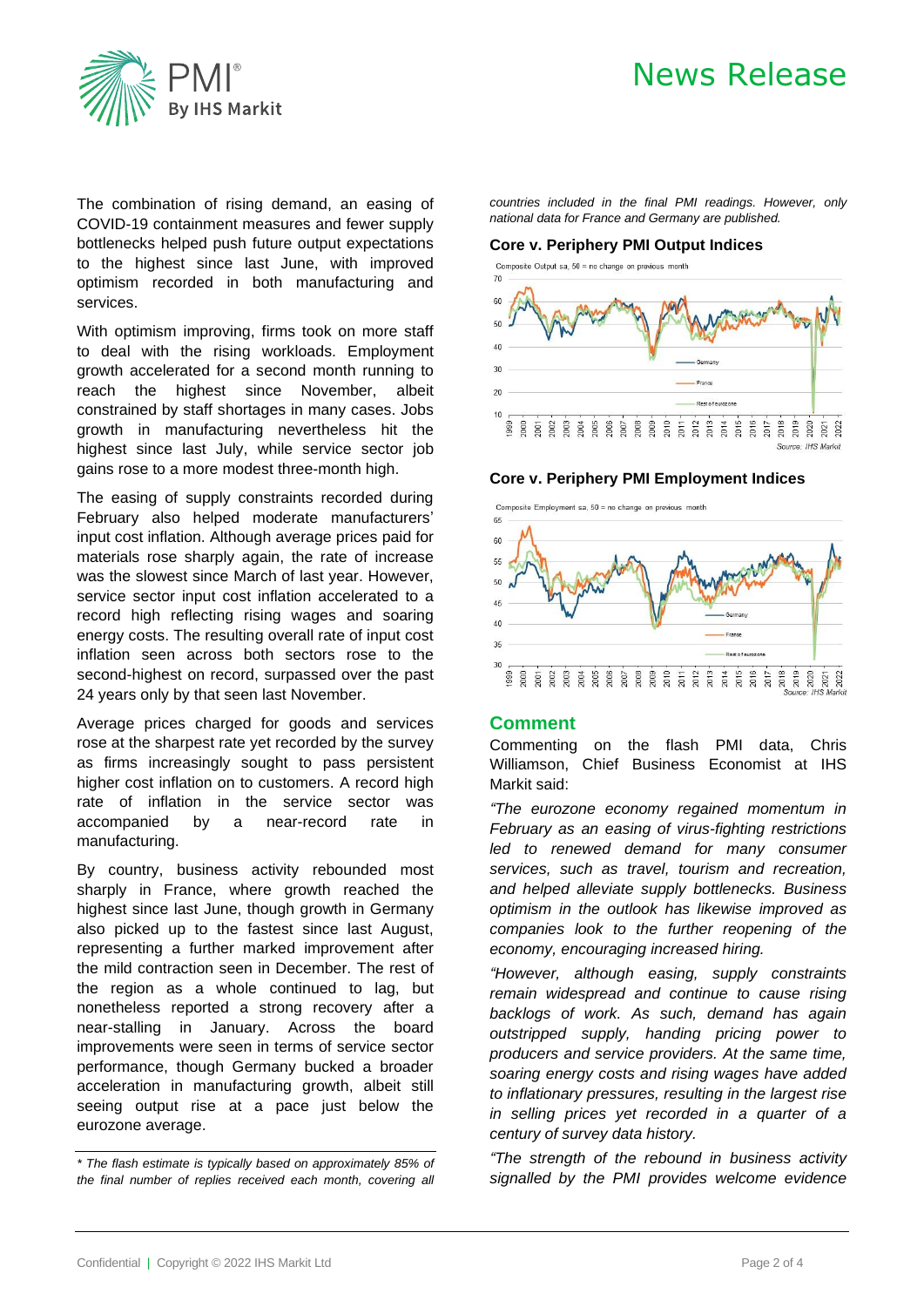

*that the economy has so far shown encouraging resilience in the face of the Omicron wave, but the intensification of inflationary pressures will add to speculation of an increasing hawkish stance at the ECB."*

-Ends-

### **Summary of February data**

| Output                            | Composite     | <b>Fastest rise in activity since</b><br>last September.      |  |
|-----------------------------------|---------------|---------------------------------------------------------------|--|
|                                   | Services      | Rate of growth in activity<br>accelerates sharply.            |  |
|                                   | Manufacturing | Production increases at slightly<br>faster pace.              |  |
| <b>New Orders</b>                 | Composite     | New orders rise at quickest<br>pace in six months.            |  |
|                                   | Services      | Fastest increase in new<br>business since last August.        |  |
|                                   | Manufacturing | Sharp and accelerated<br>expansion of new orders.             |  |
| <b>Backlogs of Work Composite</b> |               | Quicker increase in<br>backlogs.                              |  |
|                                   | Services      | Outstanding business rises at<br>sharpest pace in six months. |  |
|                                   | Manufacturing | Steepest accumulation since<br>October 2021.                  |  |
| <b>Employment</b>                 | Composite     | Jobs growth hits three-<br>month high.                        |  |
|                                   | Services      | Faster rise in employment.                                    |  |
|                                   | Manufacturing | Rate of job creation sharpest in<br>seven months.             |  |
| <b>Input Prices</b>               | Composite     | Near-record rise in input<br>costs.                           |  |
|                                   | Services      | Unprecedented increase in<br>input prices.                    |  |
|                                   | Manufacturing | Softest inflation in almost a<br>year.                        |  |
| <b>Output Prices</b>              | Composite     | Sharpest rise in output<br>prices in series history.          |  |
|                                   | Services      | Charge inflation hits fresh<br>record.                        |  |
|                                   | Manufacturing | Further steep increase in<br>selling prices.                  |  |
| PMI <sup>(3)</sup>                | Manufacturing | PMI at two-month low of 58.4.                                 |  |

#### **Output**



### **New business**



## **Employment**



## **Input prices**



#### **Output prices**